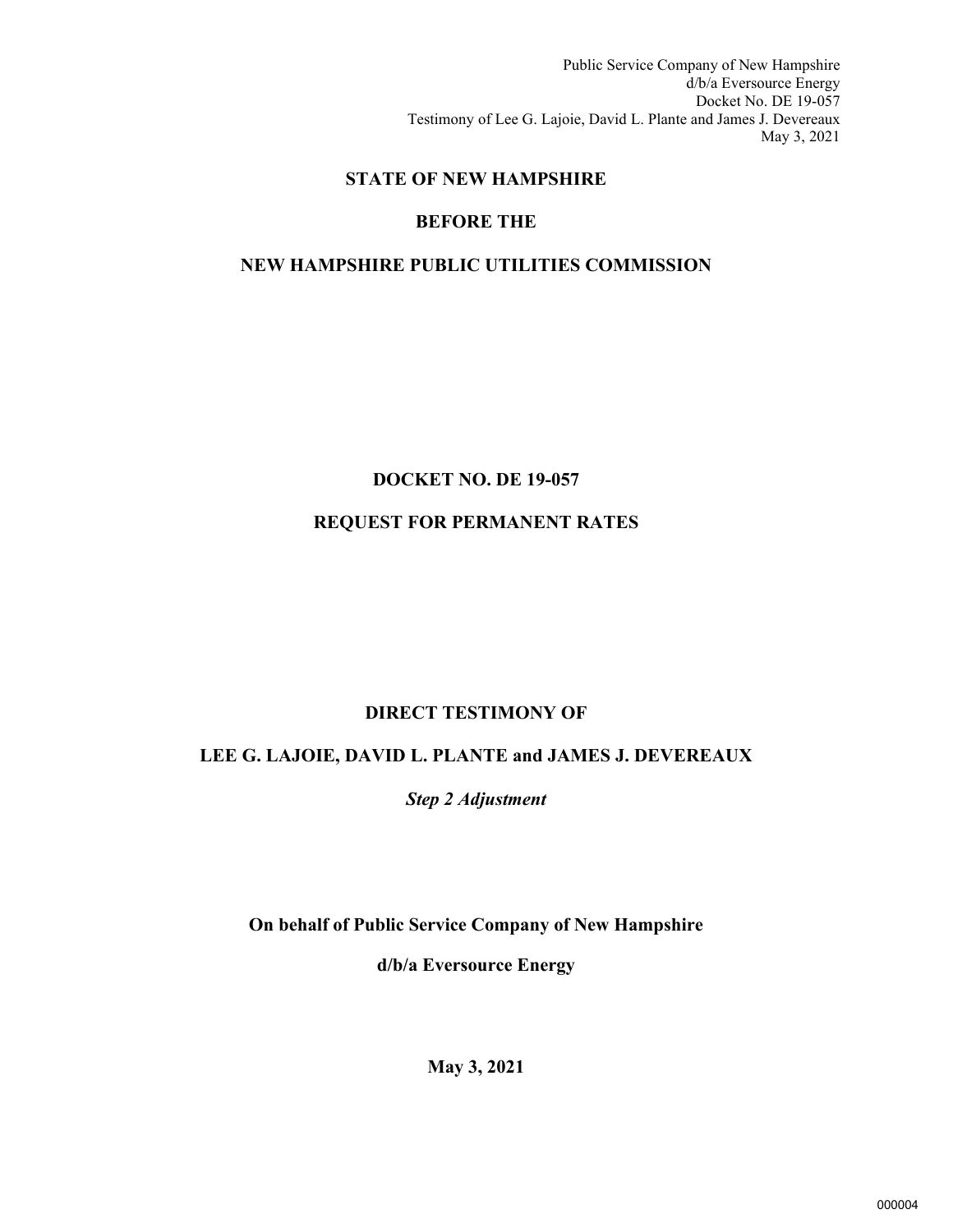# **Table of Contents**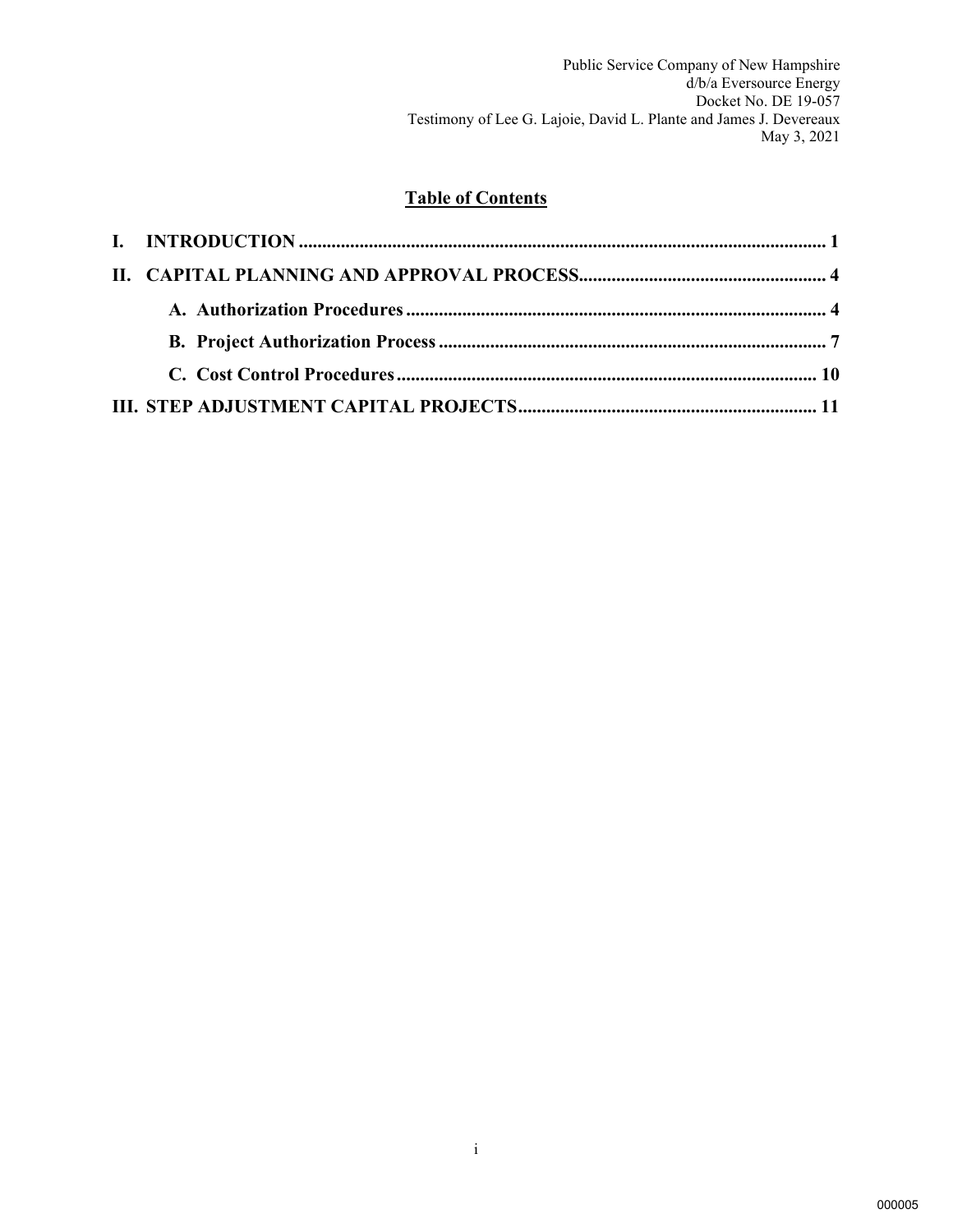Public Service Company of New Hampshire d/b/a Eversource Energy Docket No. DE 19-057 Testimony of Lee G. Lajoie, David L. Plante and James J. Devereaux May 3, 2021 Page 1 of 18

#### **STATE OF NEW HAMPSHIRE**

#### **BEFORE THE NEW HAMPSHIRE PUBLIC UTILITIES COMMISSION**

### **DIRECT TESTIMONY OF LEE G. LAJOIE, DAVID L. PLANTE and JAMES J. DEVEREAUX**

## **PETITION OF PUBLIC SERVICE COMPANY OF NEW HAMPSHIRE d/b/a EVERSOURCE ENERGY REQUEST FOR PERMANENT RATES**

**Docket No. DE 19-057 \_\_\_\_\_\_\_\_\_\_\_\_\_\_\_\_\_\_\_\_\_\_\_\_\_\_\_\_\_\_\_\_\_\_\_\_\_\_\_\_\_\_\_\_\_\_\_\_\_\_\_\_\_\_\_\_\_\_\_\_\_** 

#### <span id="page-2-0"></span>1 **I. INTRODUCTION**

- 2 **Q. Mr. Lajoie, please state your full name, position and business address.**
- 3 A. My name is Lee G. Lajoie. I am employed by Eversource Energy Service Company as 4 Manager of System Resiliency. My business address is 780 North Commercial Street, 5 Manchester, New Hampshire.

#### 6 **Q. What are your principal responsibilities in this position?**

7 A. As the Manager of System Resiliency, I provide services to Public Service Company of 8 New Hampshire d/b/a Eversource Energy ("Eversource" or the "Company"). I am 9 primarily responsible for the Company's capital budgeting process. In recent years, I have also had responsibility for the REP plan, which supported up to \$40 million of capital investment annually targeted at reliability projects. As the REP program matured and tapered off, I have taken on broader responsibility for the capital budgeting process. In addition, there are two internal groups that report to me, which are the reliability reporting group and the distribution automation group.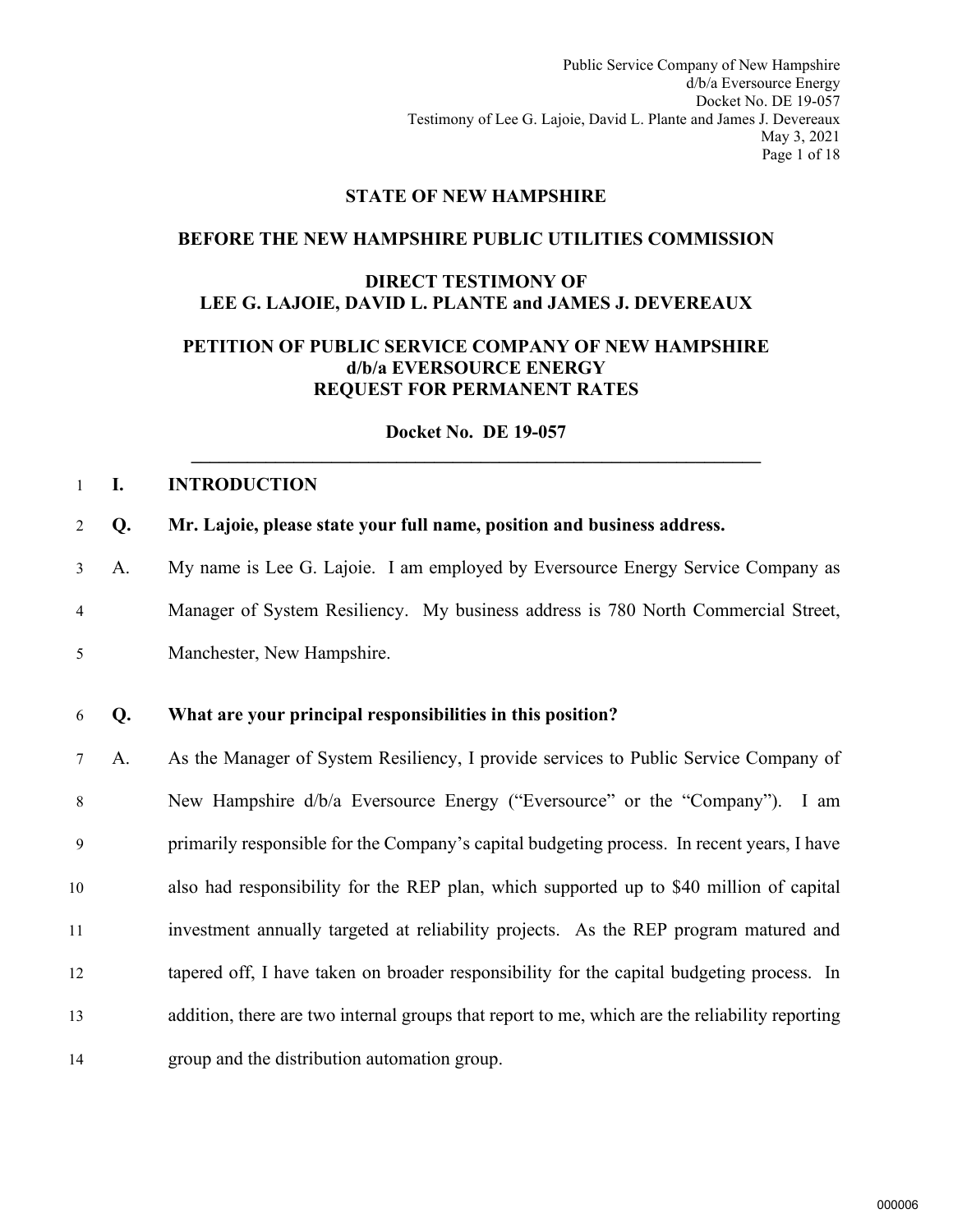| $\mathbf{1}$   | Q. | Mr. Plante, please state your full name, position and business address.                   |  |  |
|----------------|----|-------------------------------------------------------------------------------------------|--|--|
| $\overline{2}$ | A. | My name is David L. Plante. I am Manager of the New Hampshire Project Management          |  |  |
| 3              |    | Department for Eversource Energy Service Company. My business address is 13 Legends       |  |  |
| 4              |    | Drive, Hooksett, New Hampshire.                                                           |  |  |
| 5              | Q. | What are your principal responsibilities in this position?                                |  |  |
| 6              | A. | In this role, I am responsible for managing the Project Management Department as well as  |  |  |
| 7              |    | the overall capital program for the transmission business in New Hampshire. I continue to |  |  |
| 8              |    | have direct project management responsibilities for a small number of large transmission  |  |  |
| $\overline{9}$ |    | and distribution projects in New Hampshire.                                               |  |  |
| 10             | Q. | Mr. Devereaux, please state your full name, position and business address.                |  |  |
| 11             | A. | My name is James J. Devereaux. I am employed by Eversource Energy Service Company         |  |  |
| 12             |    | as Manager of Budgets and Investment Planning. My business address is 780 North           |  |  |
| 13             |    | Commercial Street, Manchester, New Hampshire.                                             |  |  |
| 14             | Q. | What are your principal responsibilities in this position?                                |  |  |
| 15             | A. | As the Manager of Budgets and Investment Planning, I provide services to Eversource. I    |  |  |
| 16             |    | am primarily responsible for the financial reporting, analysis and oversight of the       |  |  |
| 17             |    | Company's capital and O&M programs. I also monitor capital projects throughout their      |  |  |
| 18             |    | life cycle and provide reporting on a monthly basis to review costs and identify projects |  |  |
| 19             |    | that need supplemental funding authorization approvals.                                   |  |  |
| 20             | Q. | Mr. Devereaux, have you previously testified before the Commission?                       |  |  |

21 A. No, I have not previously testified before the Commission.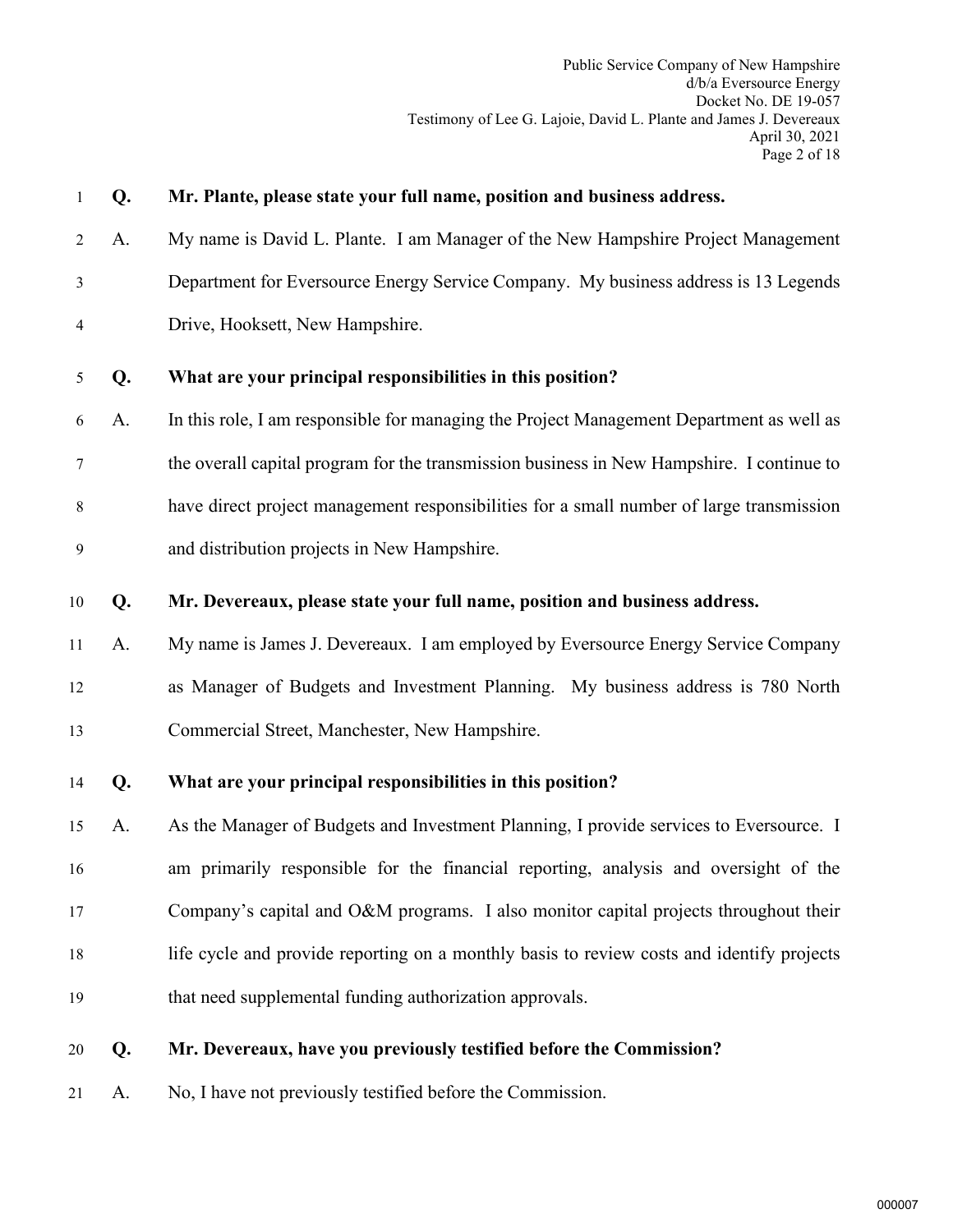| 1        | Q. | Mr. Devereaux, please summarize your educational background.                                                                                                 |
|----------|----|--------------------------------------------------------------------------------------------------------------------------------------------------------------|
| 2        | A. | I graduated from St. Michael's College with a Bachelor of Arts degree in Business                                                                            |
| 3        |    | Administration in 1984 and from Bentley University with a Master of Business                                                                                 |
| 4        |    | Administration degree in 1992.                                                                                                                               |
| 5        | Q. | Mr. Devereaux, please summarize your professional experience.                                                                                                |
|          |    |                                                                                                                                                              |
| 6        | A. | I have worked for the Company since 1985 primarily in the Gas Organization in                                                                                |
| 7        |    | Massachusetts with various roles of increasing responsibility including Director of Gas                                                                      |
| 8        |    | Service and Supply from 2002 to 2011. Since then, I have worked in Investment Planning                                                                       |
| 9        |    | in Massachusetts until assuming my current position in 2019.                                                                                                 |
|          |    |                                                                                                                                                              |
| 10<br>11 | Q. | Did you all previously sponsor testimony in this docket that contains additional<br>information on your professional experience and educational backgrounds? |
| 12       | A. | Mr. Lajoie provided joint testimony with Company witness Joseph Purington as part of the                                                                     |
| 13       |    | Company's initial request for permanent rates on May 28, 2019. Mr. Lajoie and Mr. Plante                                                                     |
| 14       |    | provided joint rebuttal testimony with Company witness Erica L. Menard on March 4,                                                                           |
| 15       |    | 2020. Mr. Devereaux has not previously sponsored testimony in this docket, however his                                                                       |
| 16       |    | professional experience and educational background are provided above.                                                                                       |
| 17       | Q. | What is the purpose of your testimony?                                                                                                                       |
|          |    |                                                                                                                                                              |
| 18       | A. | The purpose of our testimony is to support the Company's request for a step adjustment to                                                                    |
| 19       |    | distribution rates to be effective August 1, 2021, as provided in Section 10 of the Settlement                                                               |
| 20       |    | Agreement filed on October 9, 2020 in this docket. This is the second step adjustment                                                                        |
| 21       |    | under the Settlement Agreement and pertains to certain projects placed in service during                                                                     |
|          |    |                                                                                                                                                              |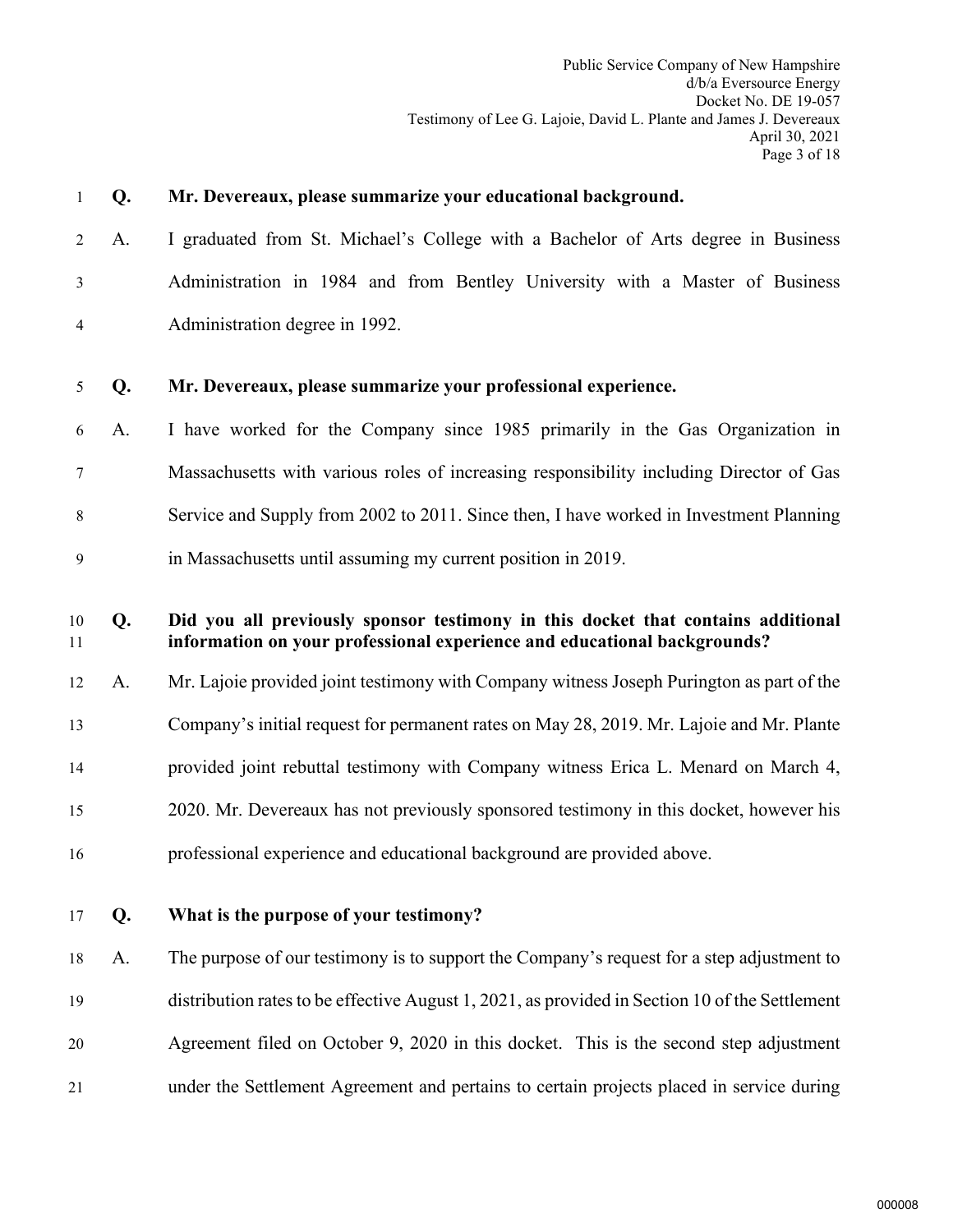<span id="page-5-1"></span><span id="page-5-0"></span>

| $\mathbf{1}$ |    | calendar year 2020. Our testimony will describe the capital projects and the processes in    |
|--------------|----|----------------------------------------------------------------------------------------------|
| 2            |    | place at the Company pertaining to project management and budgeting. In support of the       |
| 3            |    | step adjustment, the Company is also filing joint testimony from Company witnesses Erica     |
| 4            |    | L. Menard and Jennifer Ullram on the step adjustment revenue requirement and rate            |
| 5            |    | impacts, respectively.                                                                       |
| 6            | Q. | Are you presenting any attachments in support of your testimony?                             |
| 7            | A. | Yes, we are presenting Attachment LGL/DJP/JJD-1 containing the capital additions for         |
| 8            |    | calendar year 2020 by project.                                                               |
| 9            | Q. | How is your testimony organized?                                                             |
| 10           | A. | Following this introduction, Section II discusses the Company's capital planning and         |
| 11           |    | approval process and describes how the construction budget is developed and managed.         |
| 12           |    | Section III describes the capital projects and costs included in the step adjustment and the |
| 13           |    | documentation being provided in support of those projects.                                   |
| 14           | П. | <b>CAPITAL PLANNING AND APPROVAL PROCESS</b>                                                 |
| 15           |    | <b>Authorization Procedures</b><br>A.                                                        |
| 16           | Q. | What is the Company's project authorization process?                                         |
| 17           | A. | The Company evaluates all capital projects in accordance with a Project Authorization        |
| 18           |    | Policy ("PAP"). In its initial request for permanent rates filed in Docket No. DE 19-057     |
| 19           |    | on May 28, 2019 (the "Initial Filing"), Attachment ELM-5 provided the current version of     |
| 20           |    | the PAP. The purpose of the PAP is to provide a framework to guide decision-making,          |
| 21           |    | evaluation and approval of all capital and reimbursable project spending. Within this        |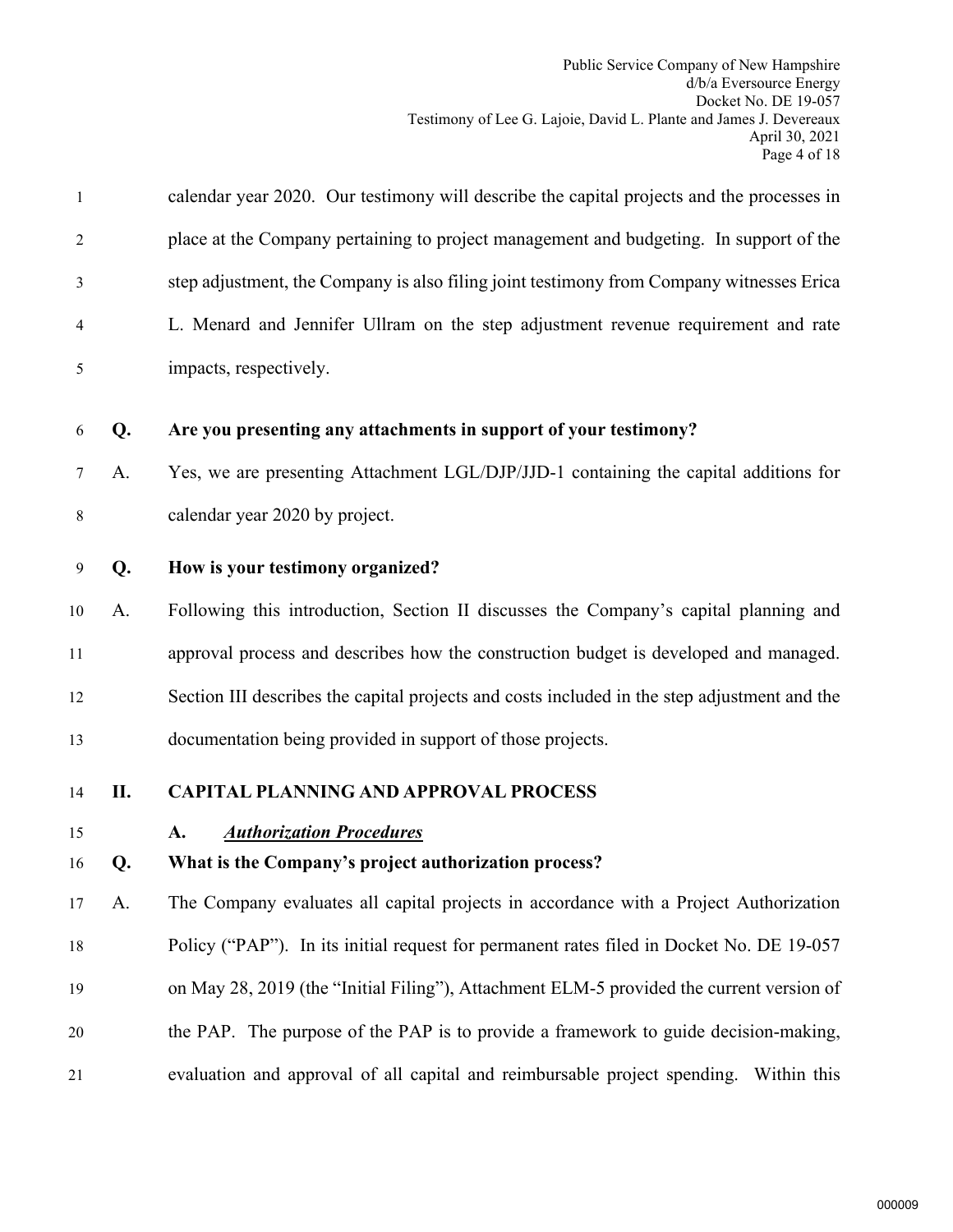1 framework, the Company is able to identify key corporate spending initiatives; enable the 2 evaluation of all major projects; and prioritize the utilization of corporate financial 3 resources.

4 Capital projects subject to the PAP include, but are not limited to, electric operations, real 5 estate/facilities, customer care and information technology. The Company modified the 6 PAP in 2015 to adopt the common process for project authorization and funding across the 7 Eversource Energy organization. The Company primarily follows APS-1, a copy of which 8 was provided in Attachment ELM-5 to the Initial Filing and utilizes the PowerPlan® 9 system as the repository for project authorizations. Authorizations are approved in 10 accordance with the Delegation of Authority ("DOA"), a copy of which was provided in 11 Attachment ELM-6 to the Initial Filing. This process is based on Eversource Energy's 12 enterprise-wide project-authorization process, which is centralized and standardized across 13 the organization. As an additional measure, the Company still conducts capital project 14 reviews through a committee to monitor spending against the overall capital budget.

## 15 **Q. What are the steps in the Company's project authorization process?**

 A. The Company's project authorization process starts with a mid-year meeting of the business planning group (the "Planning Group"). The Planning Group meets to review potential capital spending over the upcoming five-year period and develop a strategic plan (the "Strategic Plan") for presentation to senior management for approval. Each operating area presents its capital spending and resource requirements to the Planning Group for its consideration. The specific capital spending requests made by the operating areas are input into the five-year planning models and the results are compared to financial and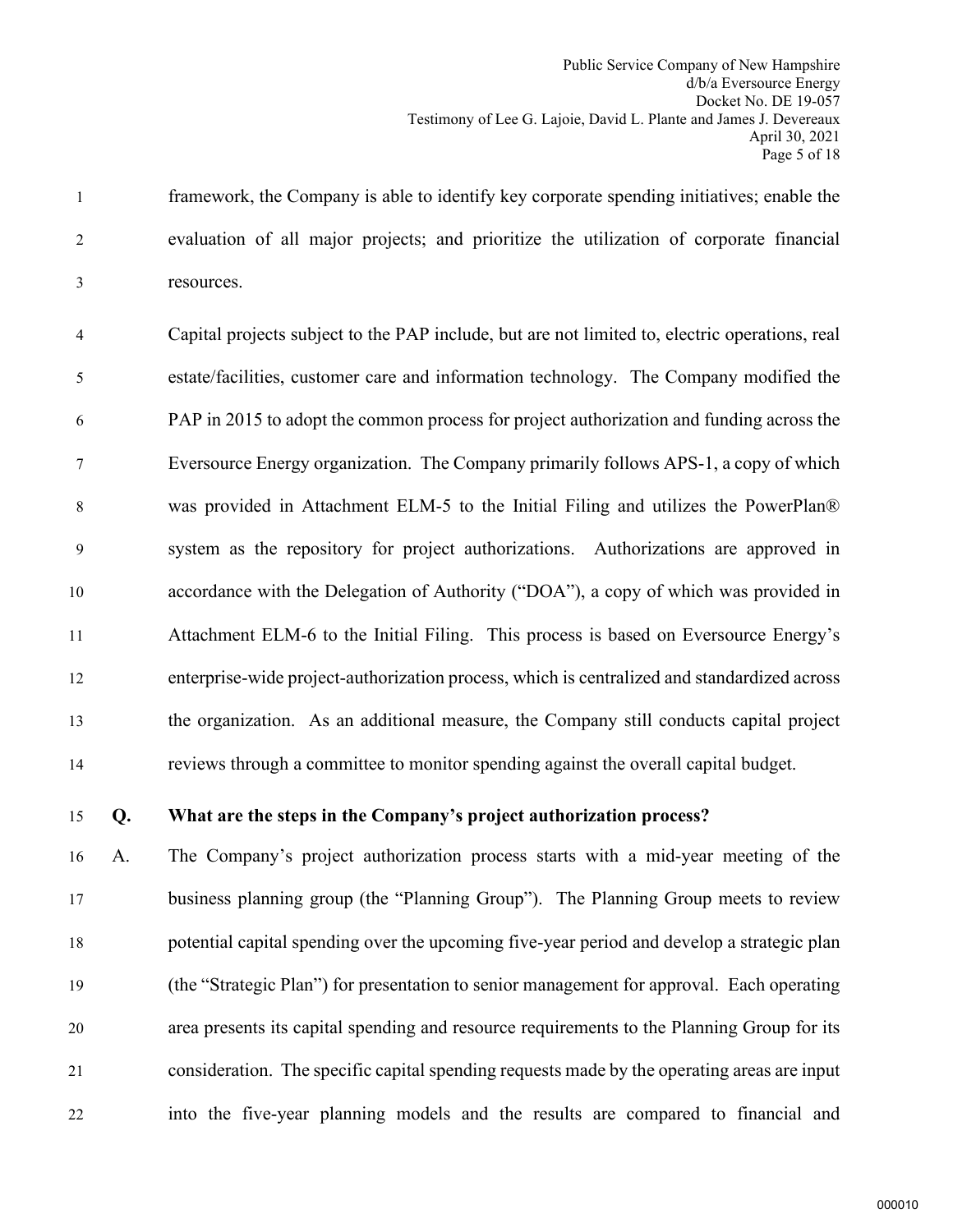1 performance targets. In addition, spending requests for annual projects and programs are 2 funded using historical spending levels. Together, the specific projects and the annual 3 projects and programs make up the body of work that the Company expects to execute over 4 the five-year period. The Planning Group uses this analysis to develop capital spending 5 levels that balance the Company's financial and performance targets. The Strategic Plan 6 is then presented to senior management for approval. Once approved, the Strategic Plan is 7 used as the foundation for the annual planning process.

8 During the annual planning process, projects are reviewed and modified as needed and 9 become the basis for the annual budget. Throughout the year, projects are presented at the appropriate Project Approval Committee ("PAC") meeting for discussion and approval by a quorum of committee members who review the technical merits of each specific project. Once authorized by the PAC, the project is routed for financial approval in the financial system (PowerPlan®) according to the DOA.

# 14 **Q. How are budgets developed for capital projects?**

 A. Budgets for annual blanket projects and programs are typically based on historical spending levels, adjusted for known changes for the next year. Specific projects are identified by engineering and operations groups within the Company and are individually reviewed by a group of Managers and Directors in New Hampshire. This group evaluates the merits and need for each proposed project and develops a priority ranking. Projects with the most significant benefits or that address the most significant needs are included in 21 the capital budget.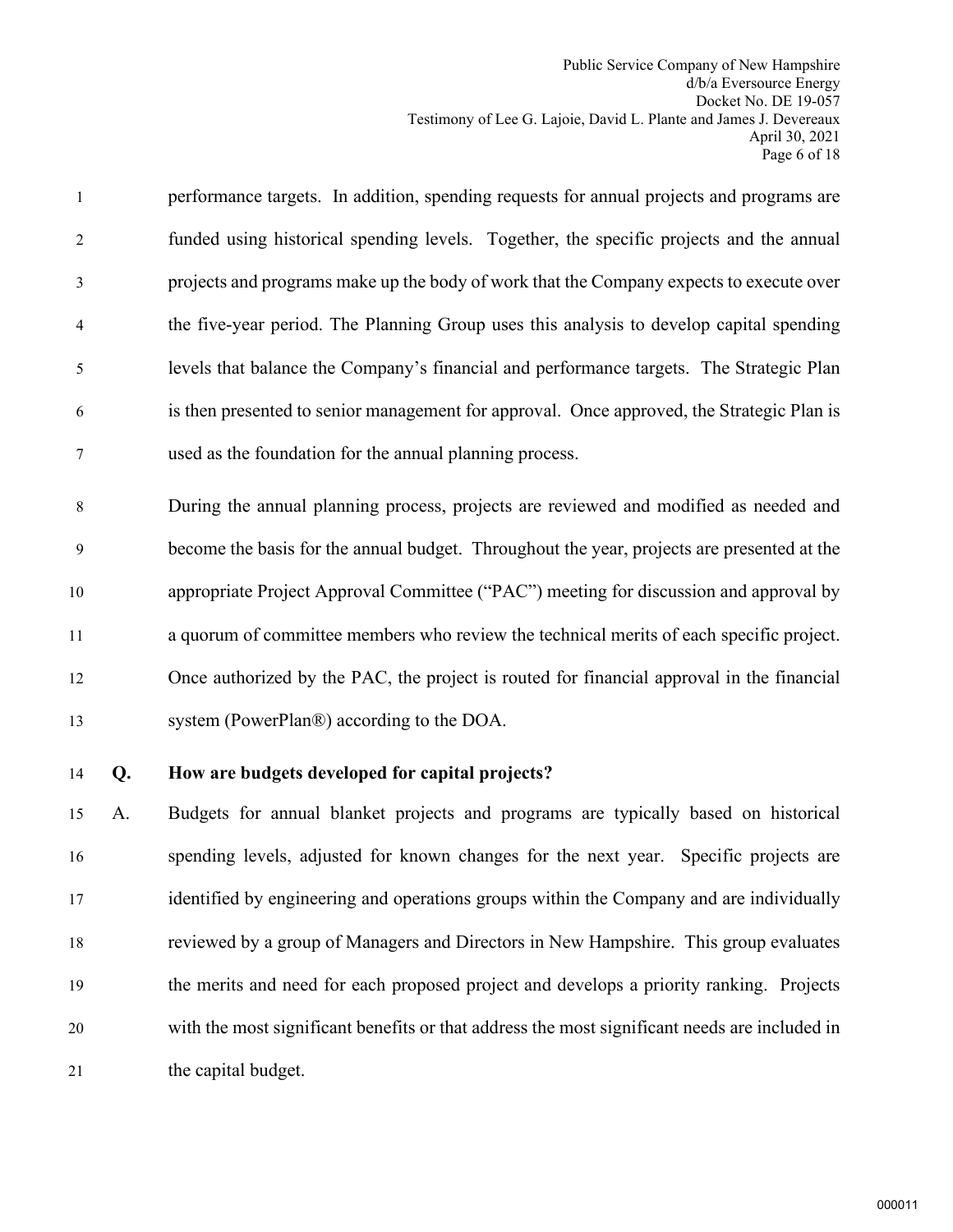#### 1 **Q. How does the Company prioritize capital projects?**

2 A. From an overall perspective, the Company's objective is to arrive at a capital budget that 3 represents the optimal balance of executing investments necessary to maintain and improve 4 the performance of the system, while assuring a cost-efficient use of the Company's limited 5 resources. At the same time, Eversource must maintain a level of flexibility in the budget 6 process to deal with contingencies that inevitably occur during the year. On an annual 7 basis, the Company develops the capital plan by each operating area in collaboration with 8 the engineering and operations departments to identify specific needs in each area. A 9 variety of factors are considered during the prioritization process, including but not limited 10 to, aging infrastructure needs, system conditions, reliability improvements and initiatives, 11 new customer growth, and resource availability. The portfolio of projects is ultimately 12 evaluated by the Company's senior executives through an extensive budget-review process 13 conducted near the end of each year. Annual projects, service to new customers, and load 14 driven projects are considered necessary and included in the budget. Projects to improve 15 reliability are evaluated based on anticipated impact on performance. Aging asset projects 16 are prioritized based on a number of factors, including safety concerns, age of the asset, 17 difficulty in maintaining the asset or in obtaining spare parts, and other similar 18 considerations.

<span id="page-8-0"></span>

#### 19 **B.** *Project Authorization Process*

## 20 **Q. Please describe the approval requirements for the Company's capital project**  21 **authorizations applicable to the proposed step adjustment.**

22 A. Commencing in 2015, projects proposed for inclusion in the capital budget by an operating 23 area require a request for project authorization to be submitted for approval to the senior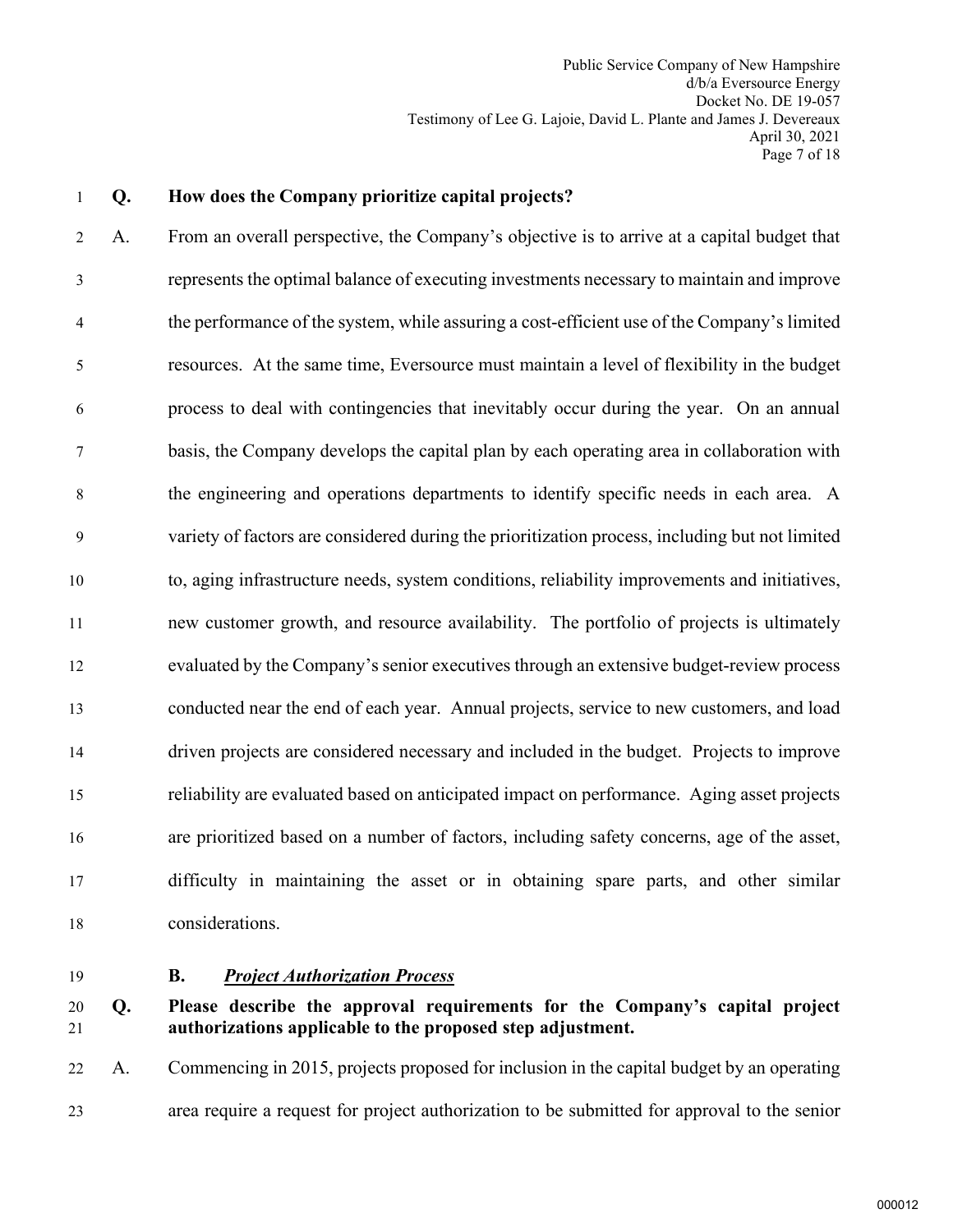1 manager of the relevant operating area in accordance with the PAP. The project sponsor, 2 typically a project originator or a project manager, is responsible for preparing the 3 necessary documentation for approval. As part of the annual budget process, each 4 operating area submits a budget encompassing the requests for project authorization 5 (although project authorizations may be granted throughout the year as circumstances 6 warrant). In addition, a budget for annual projects and annual programs is developed based 7 on historical costs associated with work on the distribution system. The proposed operating 8 area budget must conform to the overall budget amount set by the senior executives. In 9 addition, all capital projects are reviewed and approved by the Plant Accounting 10 department to ensure proper capital and expense classification, project justification and 11 unit of property accounting.

 Projects are authorized by the Company's management in accordance with the Delegation of Authority on the basis of a Project Authorization Form ("PAF"). A PAF is required where a specific project estimate is expected to exceed the threshold outlined in the PAP. A distribution project PAF includes the following sections:

16 • Executive Summary: This section provides a high-level overview of the project and why 17 it should be undertaken.

18 • Project Costs Summary: This section provides a breakdown of the project costs by category 19 such as construction labor, materials, project management costs, indirect costs, etc.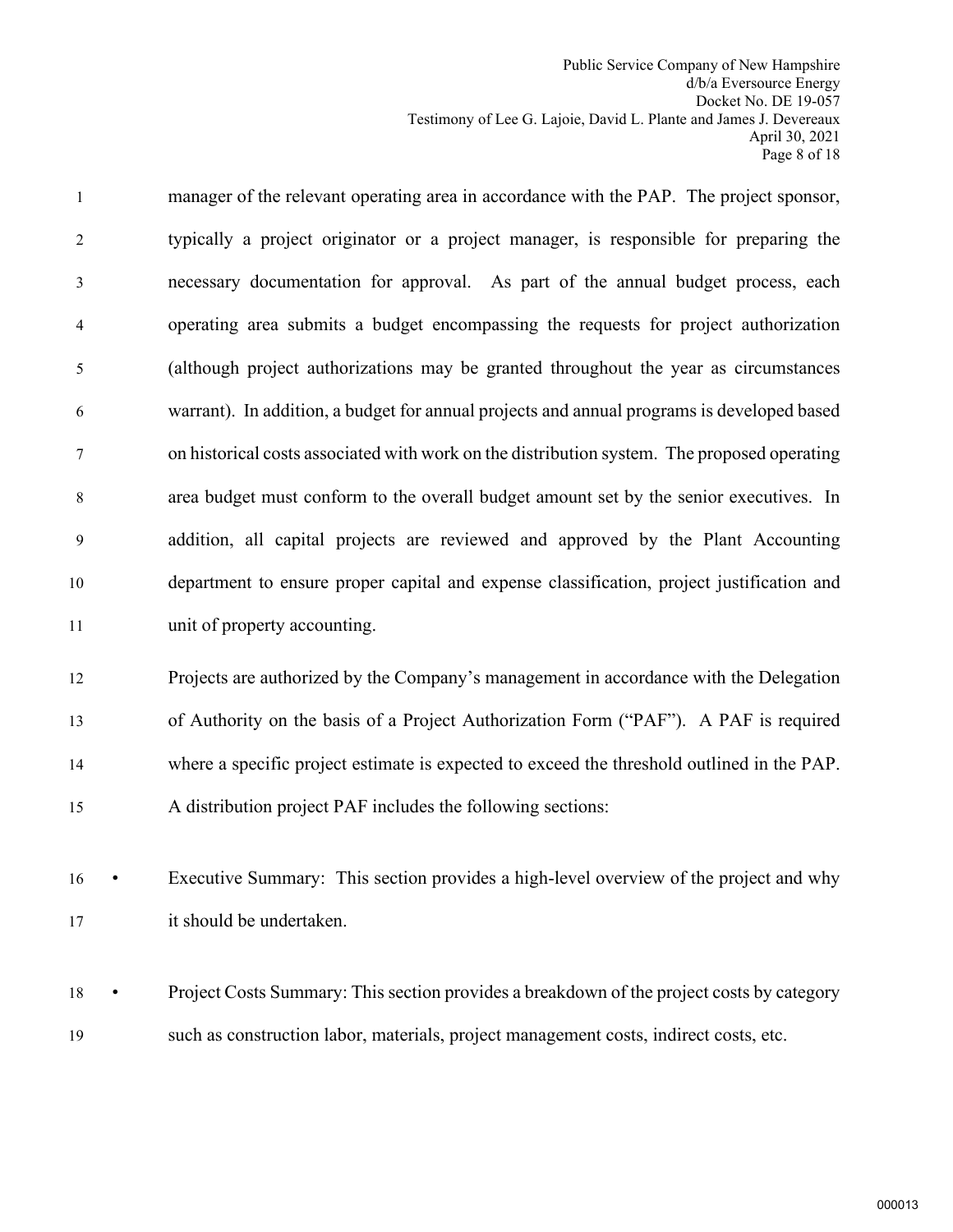- 1 Technical Justification: This section provides a detailed narrative about the project 2 including a project need statement, objectives, scope, background/justification, business 3 process/technical improvements, alternatives considered, project schedule summary, a list 4 of anticipated risks, and any diagrams or images related to the project.
- 5 Because operating area budgets are prepared in advance for the next year, PAFs are 6 generally prepared and authorized on the basis of conceptual estimates. As described 7 below, the attachment accompanying our testimony listing the Eversource projects in the 8 step adjustment includes descriptions of projects where the initial authorization differed 9 from the pre-construction/post-design cost estimates.
- 10 **Q. At what point do projects receive formal approval in the construction budget?**

 A. Prior to the start of the calendar year, the level of funding for the capital construction budget is finalized and projects that have been proposed and approved by the Engineering, Operations, and Shared Services groups are added to the budget. Once projects are ready for construction with refined project cost estimates, projects are presented to the PAC. The PAC meets at least monthly to review projects from an engineering, schedule, and cost perspective as well as reviewing any projects that require supplemental funding. The PAC consists of a chairperson plus representatives from various disciplines including Engineering, Operations, Major Projects, Investment Planning, and Integrated Planning and Scheduling. Once the PAC has approved a project for initial or supplemental funding, the project is then approved within the PowerPlan® system based on DOA approval limits, as shown in Attachment ELM-6 to the Initial Filing.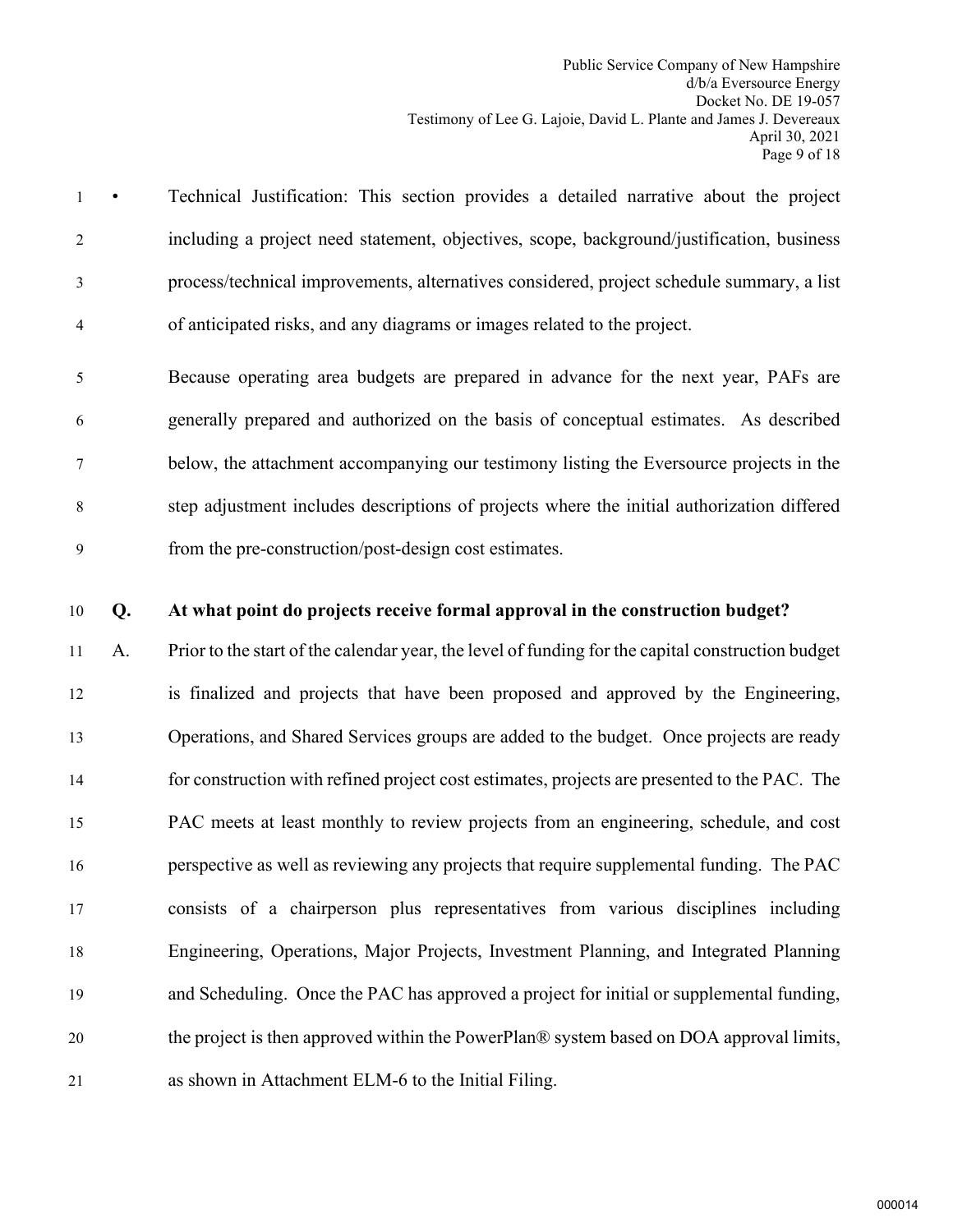<span id="page-11-0"></span>

## 1 *C. Cost Control Procedures*

## 2 **Q. Once the construction budget is finalized, does the Company have measures in place**  3 **to control costs as the projects are designed and completed?**

4 A. Yes. The Company's PAP has been established to allow for incremental project funding 5 authorizations based upon the developmental stage of the project which controls the 6 amount of capital that can be expended on a project until the project is fully defined and 7 most cost components have sufficient detail to secure quality estimates. From a project 8 execution perspective, Eversource has solicited competitive pricing from a variety of 9 qualified engineering, materials, construction and testing vendors forming the basis for 10 Master Services Agreements which ensure uniform and favorable terms and conditions. 11 Additionally, for medium to large materials or project services contracts, Eversource 12 solicits competitive bids to ensure that the most cost-effective contracts are awarded, to the 13 benefit of our projects. A rigorous contract change control process is in place to ensure 14 that prior to approval, contract changes potentially requested by our vendors are in fact 15 necessary for the proper development and execution of the project, clearly outside of the 16 existing contract scope, and have a fair and reasonable cost. Detailed project schedules 17 and outage plans are developed and utilized to ensure timely, predictable execution with 18 minimal delays.

# 19 **Q. Does the Company have measures in place to monitor project costs and revise project**  20 **funding authorizations in the event that costs increase as the projects are designed**  21 **and completed?**

22 A. Yes. Monthly meetings are held to discuss the status and cost of individual projects within 23 the capital budget. The Company's process requires a Supplement Request Form with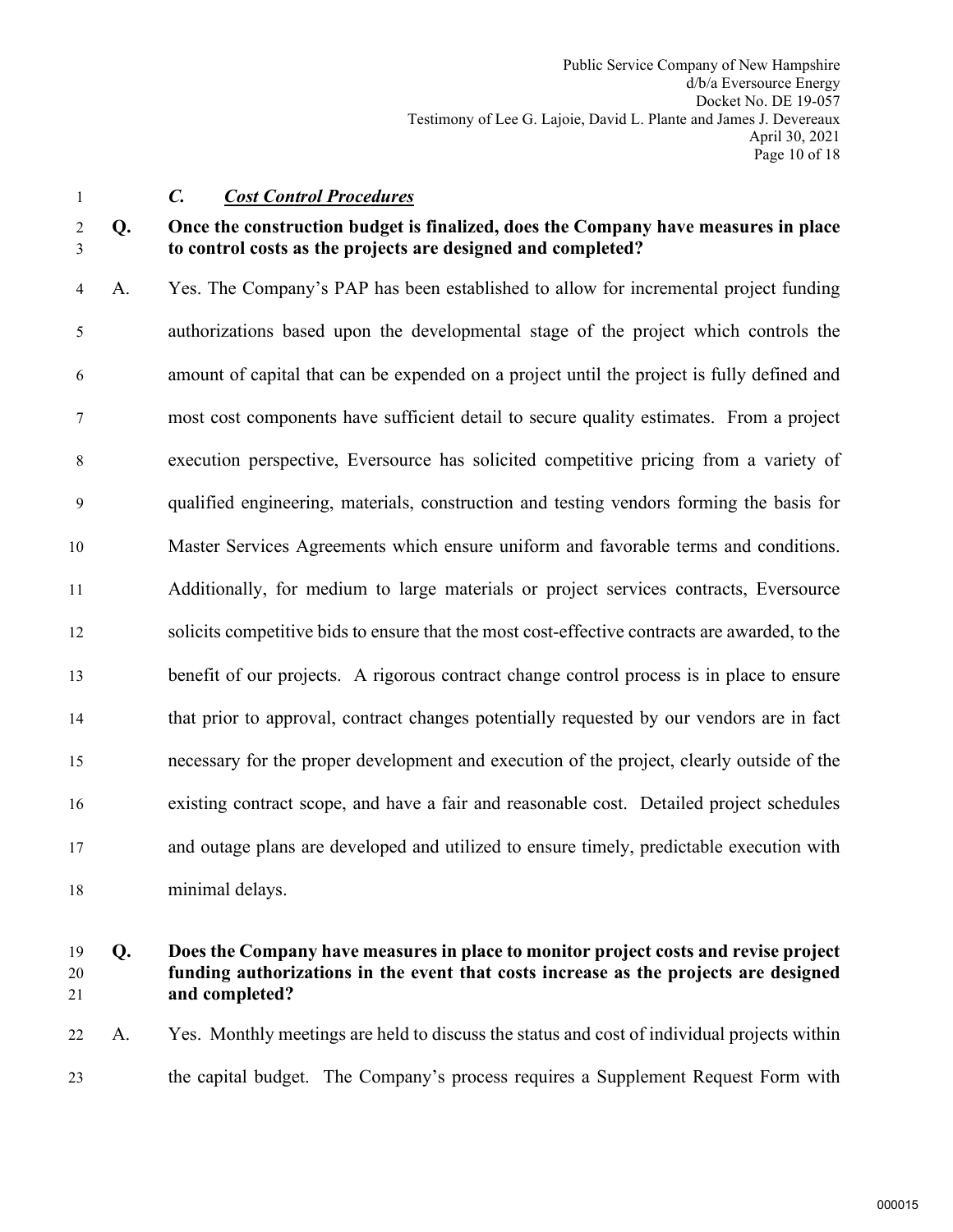| $\mathbf{1}$   | revised cost and justification when it becomes likely that the project cost is expected to    |
|----------------|-----------------------------------------------------------------------------------------------|
| $\overline{2}$ | increase from the original authorized dollar amount in accordance with certain threshold      |
| 3              | criteria. For Distribution Operations projects up to \$250,000, this threshold is an increase |
| 4              | in direct costs of \$25,000 or more. For projects over \$250,000 the threshold is 10 percent  |
| 5              | of direct costs. Supplement Request Forms are reviewed by the PAC and, if approved,           |
| 6              | routed for approval in PowerPlan® in the same manner as the original PAF.                     |
|                |                                                                                               |

# <span id="page-12-0"></span>7 **III. STEP ADJUSTMENT CAPITAL PROJECTS**

## 8 **Q. What is the scope of projects for which the Company is seeking to commence cost**  9 **recovery in this second step increase, as provided for in the Settlement Agreement?**

- 10 A. The Company is seeking approval to commence cost recovery for the revenue requirement
- 11 associated with \$124.2 million of plant additions placed in service in calendar year 2020

12 as described below.

## 13 **Q. Please explain why the second step increase is significantly under the \$18 million cap**  14 **contemplated in the Settlement Agreement.**

- 15 A. Actual plant in service additions for the period ending 12/31/2020 was \$124.2 million
- 16 which was lower than the amount in the five year plan that was the basis of the settled upon
- 17 \$18 million cap. Plant additions in 2020 were lower due to delays in some larger substation
- 18 and facilities projects being placed in service by the 12/31/2020 date.

## 19 **Q. What is your understanding of the Commission's standard for inclusion of plant**  20 **investment in rate base?**

- 21 A. It is our understanding that the Commission's long-standing standard for the inclusion of
- 22 capital additions in rate base is that the capital expenditures must be prudently incurred and
- 23 the resulting plant must be "used and useful" in providing service to customers. A prudence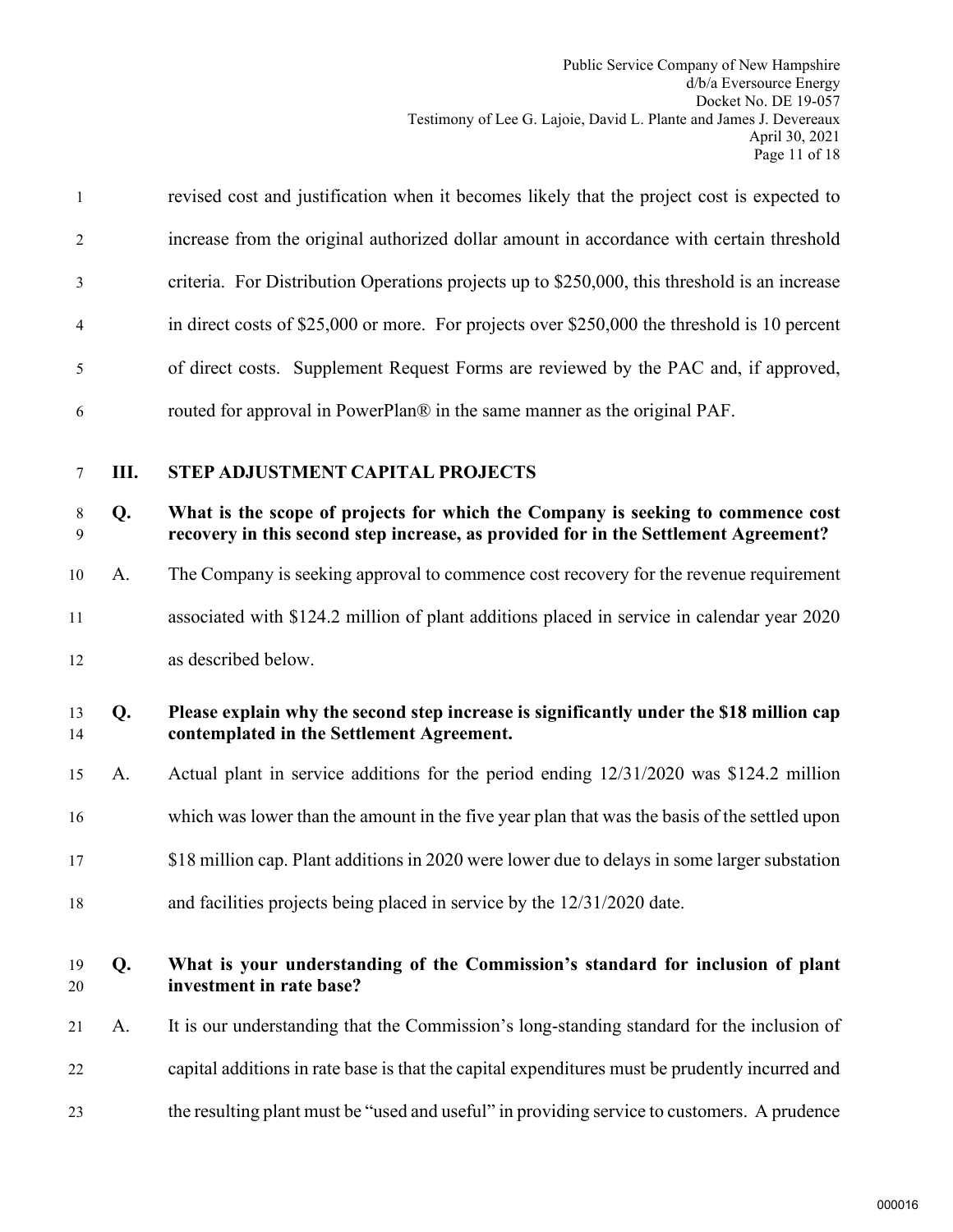1 review involves a determination of whether the utility's actions, based on all that the utility 2 knew or should have known at the time, were reasonable and prudent in light of the 3 circumstances. The Commission considers plant to be "used and useful" if the plant is in 4 service and provides benefits to customers. As demonstrated below and in the attachment 5 that accompanies our testimony, the Company's capital additions placed in service in 6 calendar year 2020 are consistent with the Commission's standard.

#### 7 **Q. Please explain how the Company has categorized its plant additions for purposes of**  8 **the step adjustment.**

9 A. As an initial matter, the Company has segregated all capital additions into three distinct categories for review purposes: (1) specific projects; (2) specific carryover projects; and (3) annual blanket and program projects. Each category of capital additions has distinct capital addition documentation requirements.

 Specific projects are projects where a stand-alone project is being constructed. Examples of these projects include new substations, new lines, and circuit conversions. Specific projects have defined start and end dates for construction with a defined project cost and may be managed by a project manager and have unique project names for the specific body of work to be executed. For purposes of project review as part of the step increase, the Company has segmented the specific projects into current and carryover categories. Current specific projects are projects that were not reviewed as part of the rate case and had a substantial portion of plant placed in service in 2020. Carryover projects are projects that had a majority of the work orders placed in service prior to 2020 and therefore the 22 2020 plant additions are related to carryover work that continued into 2020 or where there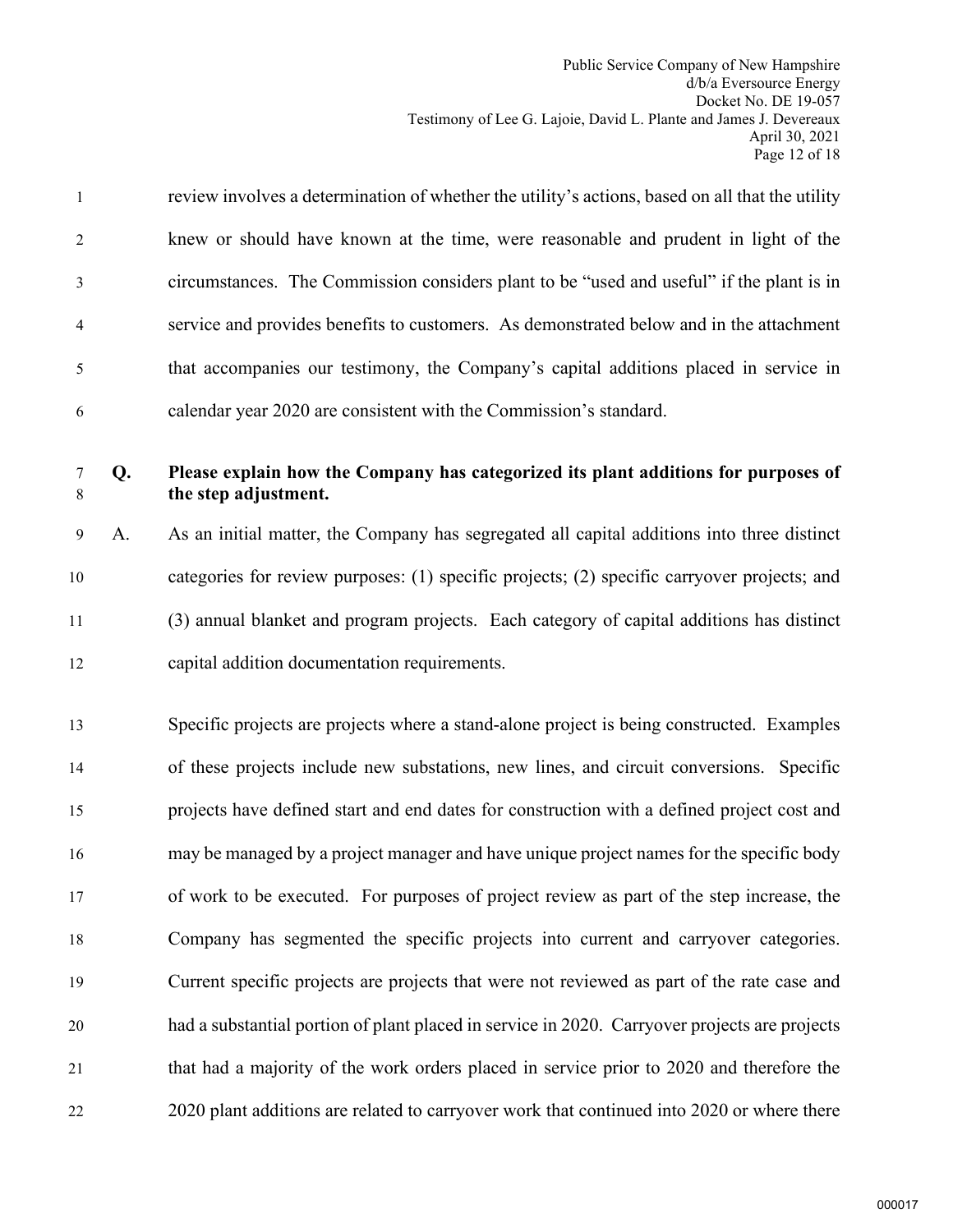1 are closeout adjustments made during the plant accounting closeout. In other words, 2 carryover project costs are for projects that were in service and included as part of the prior 3 rate case review in Docket No. DE 19-057 and the first step adjustment, but have charges 4 that have 'carried over' into 2020 that are now in service and being included in the 5 calculation of the step adjustment in this filing. Carrying charges may also be credits (or 6 reductions) to costs for adjustments that have been made in 2020.

7 Annual blanket projects are defined as projects that are high-volume and low dollar in 8 nature. An annual project funds a variety of activities intended to address a particular 9 issue. For example, an annual blanket project addressing the issue of voltage outside regulatory limits may involve activities such as the placement of regulators or capacitors, the replacement of conductors, or other activities. Work orders for annual projects are typically under \$100,000 in direct costs. Examples of annual projects are new services, capital tools, obsolescence and asset renewal, line relocations, and service work. These projects are funded at a consistent level from year to year and utilize the same project names each year.

 Annual program projects support a particular body of work and are typically lower in volume but higher in cost. An annual program funds the same type of work in many different locations, such as reject pole replacements (the work associated with this program is always pole replacements due to an inspection that finds the pole has decayed). Other examples of annual programs include oil-circuit breaker replacements, direct-buried cable replacements, vehicle purchases, and tools and equipment projects. These projects are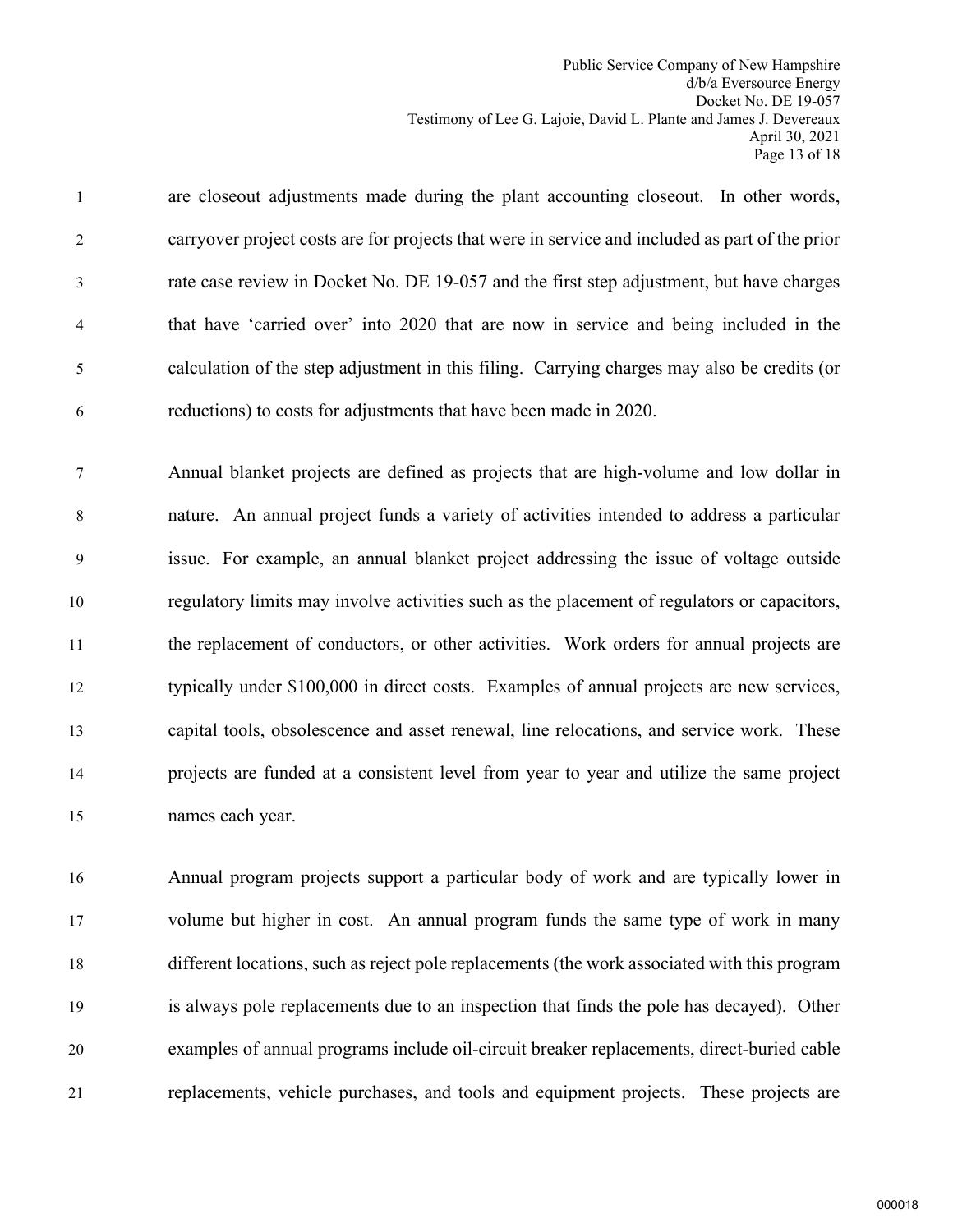1 typically funded at a consistent level from year to year but can vary depending on the nature 2 of the work to be completed in the year. These projects also utilize the same project names 3 each year.

# 4 **Q. Please describe the documentation you are providing in support of the Company's**  5 **step adjustment.**

6 A. Attachment LGL/DLP/JJD-1 identifies the capital projects placed in service in calendar 7 year 2020 that are not currently in rate base. The attachment contains the following 8 information:

9 • Page 1 contains a summary of the 2020 plant additions by category.

 • Pages 2-3 contain the list of projects identified as current specific projects. For each project, the associated plant accounts(s), 2020 plant in service amount, pre- construction authorization amount and any supplemental authorizations and project life-to-date costs through December 31, 2020 are provided. Dollar and percentage variances are calculated between the actual project life-to-date amount and initial pre-construction authorized amount, the last supplemental authorized amount and the pre-construction estimate amount, and the actual project life-to-date amount and last supplemental authorized amount. Also provided is an indicator of whether the project is considered final or still has expected charges in future years. An indicator of "106" means that one or more work orders within that project are either in Construction Work in Progress ("CWIP")/FERC Account 107 or Construction Complete not Categorized ("CCNC")/FERC Account 106. Work orders in Account 107 are not in service as of December 31, 2020 and are not part of this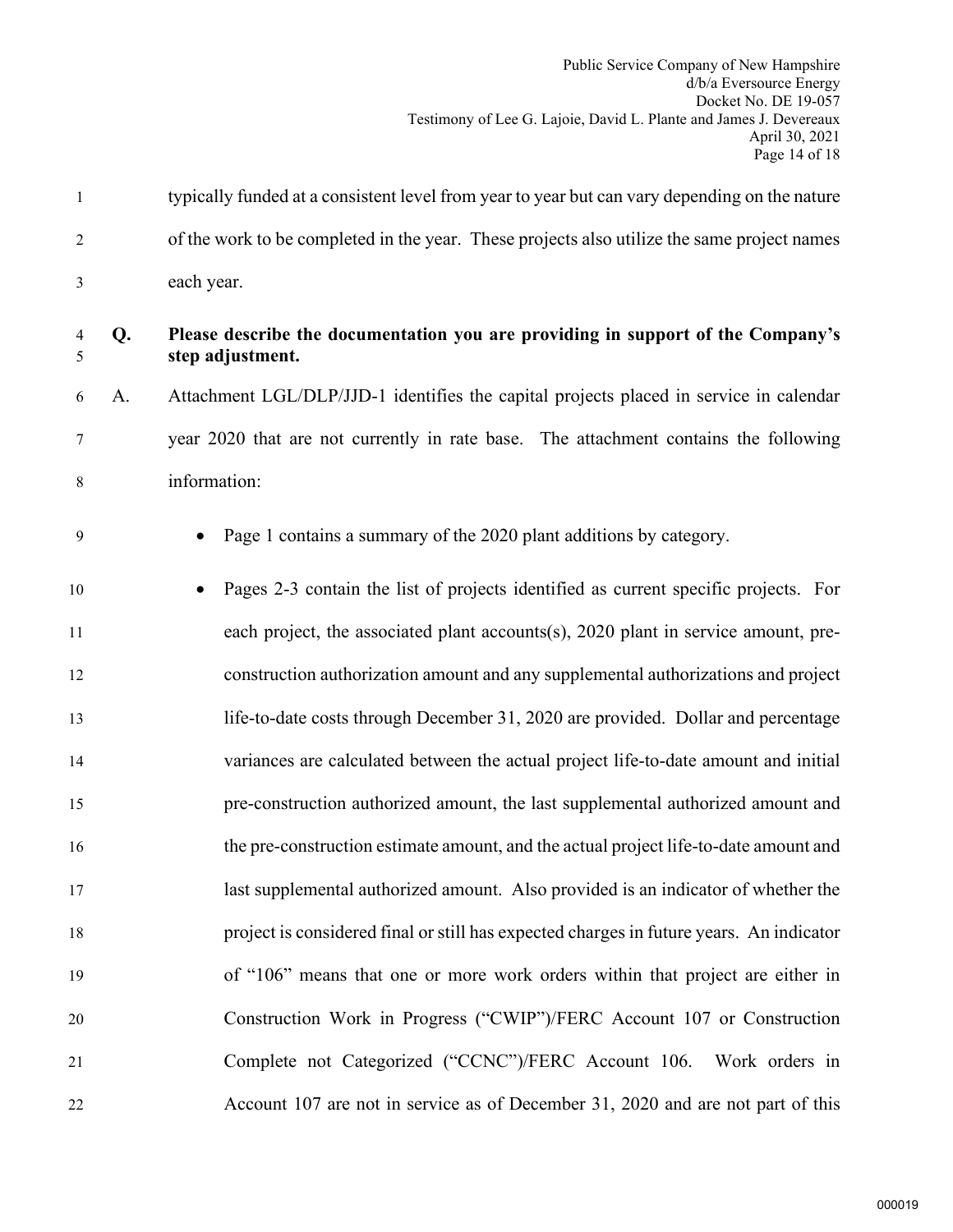1 step increase. Work orders in Account 106 are in service as of December 31, 2020 2 and therefore are included in this step increase, but have not been through the 3 completion, closeout and unitization process for accounting purposes. Projects 4 with the 106 indicators can still accept charges. An indicator of "101" means that 5 all of the work orders within the project are in Plant in Service/FERC Account 101. 6 Work orders under projects with this status have gone through the completion 7 process from a project management perspective and plant accounting unitization 8 process and, in general, should not be incurring any additional charges and can be 9 considered final. A reason for the revised authorization is also included to identify 10 at a high level the reasons for needing supplemental funding to complete the 11 project.

 • Page 4 contains the list of projects identified as annual blanket and program projects. For each project, the associated plant accounts(s), 2020 plant in service amount, annual authorization amount and any supplemental authorizations and project life-to-date costs are provided. Dollar and percentage variances are calculated between the actual annual amount and initial annual authorized amount, the last supplemental authorized amount and the initial annual authorized amount, and the actual annual cost and final supplemental authorized amount. Additions included in 2020 can be for construction from the current year or carried over from prior years.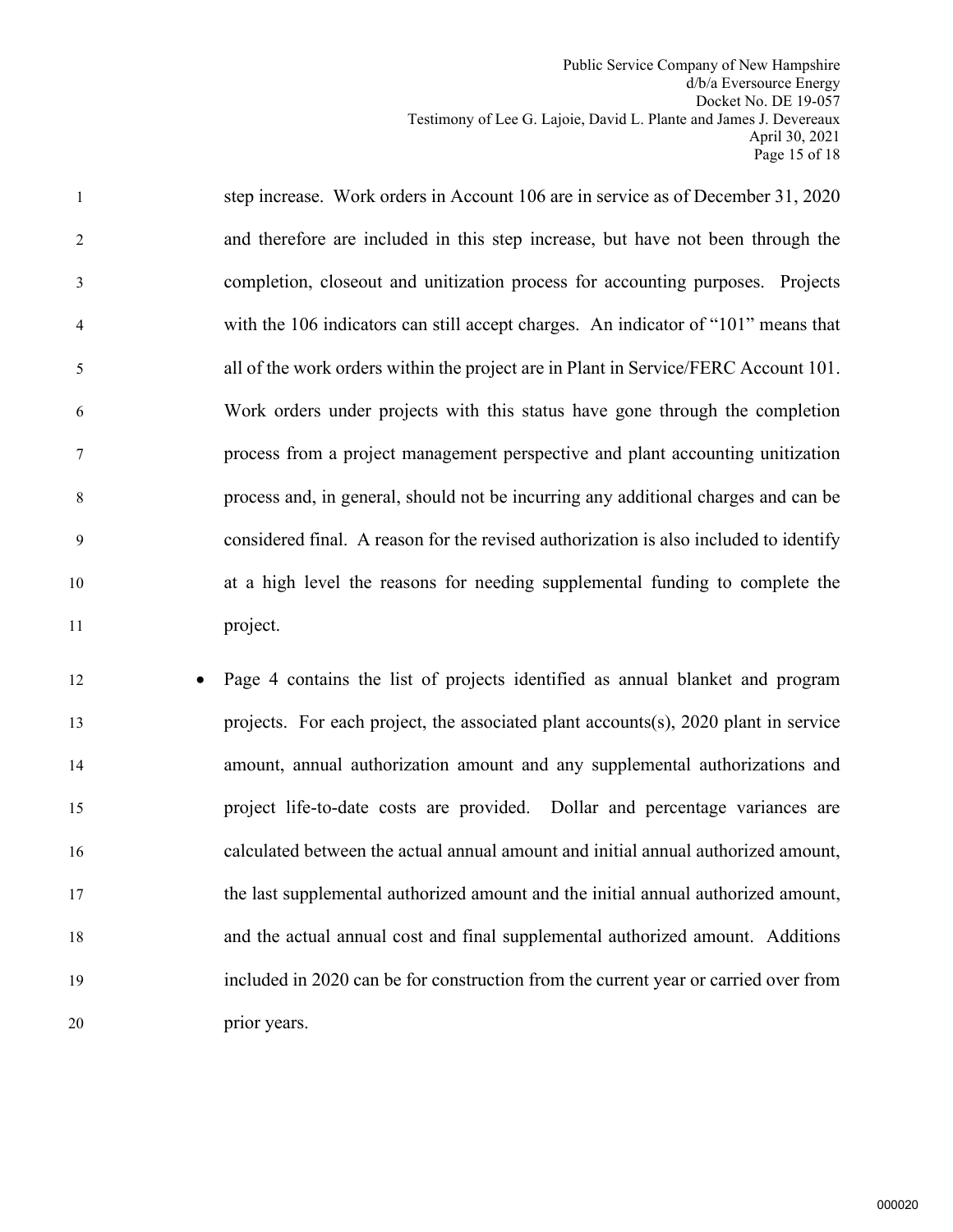1 • Pages 5-6 contain the list of projects identified as carryover specific projects. For 2 each project, the associated plant account(s), 2020 plant in service amount, current 3 authorized amount and actual project life-to-date costs are provided. Dollar and 4 percentage variances are calculated between the actual project life-to-date cost and 5 current authorized amount. Also provided is an indicator of whether the project is 6 final or still has expected charges in future years. An indicator of "106" means that 7 one or more work orders within that project are in either CWIP/FERC Account 107 8 or CCNC/FERC Account 106. Work orders in Account 107 are not yet in service 9 and are not part of this step increase. Work orders in Account 106 are in service 10 and therefore are included in this step increase, but have not been through the 11 completion, closeout and unitization process. Projects with the 106 indicator can 12 still accept charges. An indicator of "101" means that all of the work orders within 13 that project are in Plant in Service/FERC Account 101. Work orders under projects 14 with this status have gone through the completion process from a project 15 management perspective and plant accounting unitization process and, in general, 16 should not be incurring any additional charges and can be considered final. A 17 reason for any projects with plant in service greater than \$50,000 or having a 18 variance between the actual project life-to-date cost and the current authorized 19 amount of greater than 10 percent is also included.

20 After the Company's initial filing of this step adjustment proposal, and upon the request of 21 Staff, the Company shall provide further information related to a sampling of the 22 Company's projects, including but not limited to Project Authorization Forms,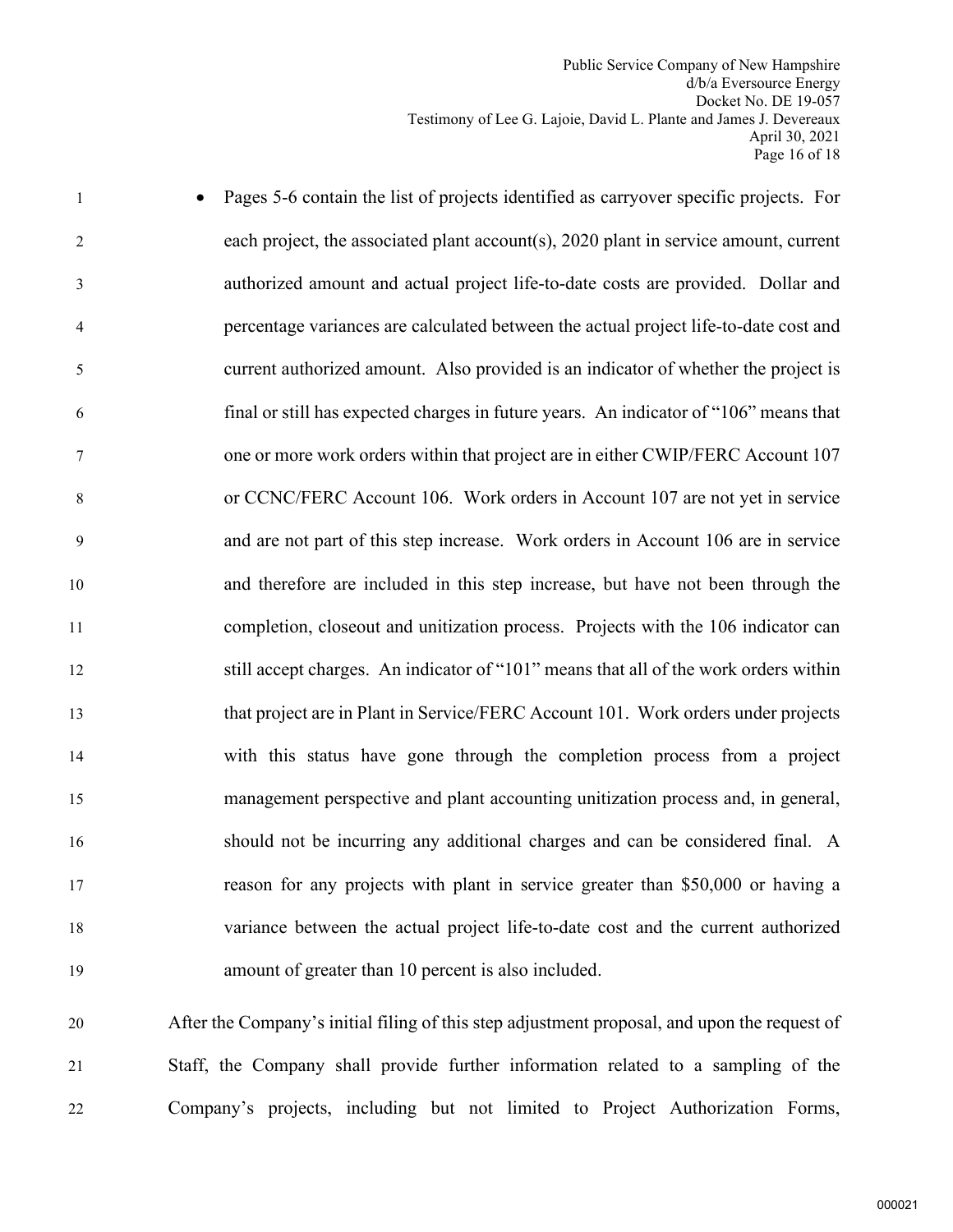- 1 Supplemental Request Forms, and work order cost detail summarized at the project level
- 2 by cost category over the life of the project.

3 **Q. Please summarize the costs of the plant additions included in the step adjustment.** 

4 A. Table 1 below provides capital projects by category placed in service in 2020, excluding

5 new business, and included in the step adjustment:

| 6 | <b>Table 1</b> |
|---|----------------|
|   |                |

| <b>Project Category</b>                    | <b>Plant Additions as of</b><br><b>December 31, 2020</b> |
|--------------------------------------------|----------------------------------------------------------|
| Specific Current Projects                  | \$70,630,376                                             |
| Specific Carryover Projects                | \$309,513                                                |
| <b>Annual Blanket and Program Projects</b> | \$53,275,173                                             |
| <b>Total Plant Additions</b>               | \$124,215,062                                            |

7

# 8 **Q. Is the level of documentation provided in this filing similar to the documentation**  9 **provided previously in this docket for the Company's permanent rate request and first**  10 **step adjustment request?**

 A. Yes. The scope of documentation is the same or similar to what was provided by the Company in support of its permanent rate request and first step adjustment. However, in the Settlement Agreement, the Company has agreed to a business process audit. As of the time this second step adjustment is being filed, the business process audit has not commenced, therefore the information being provided in this second step adjustment filing is consistent with the first step adjustment filing. The business process audit may recommend some changes to the way the Company creates and maintains project documentation. The